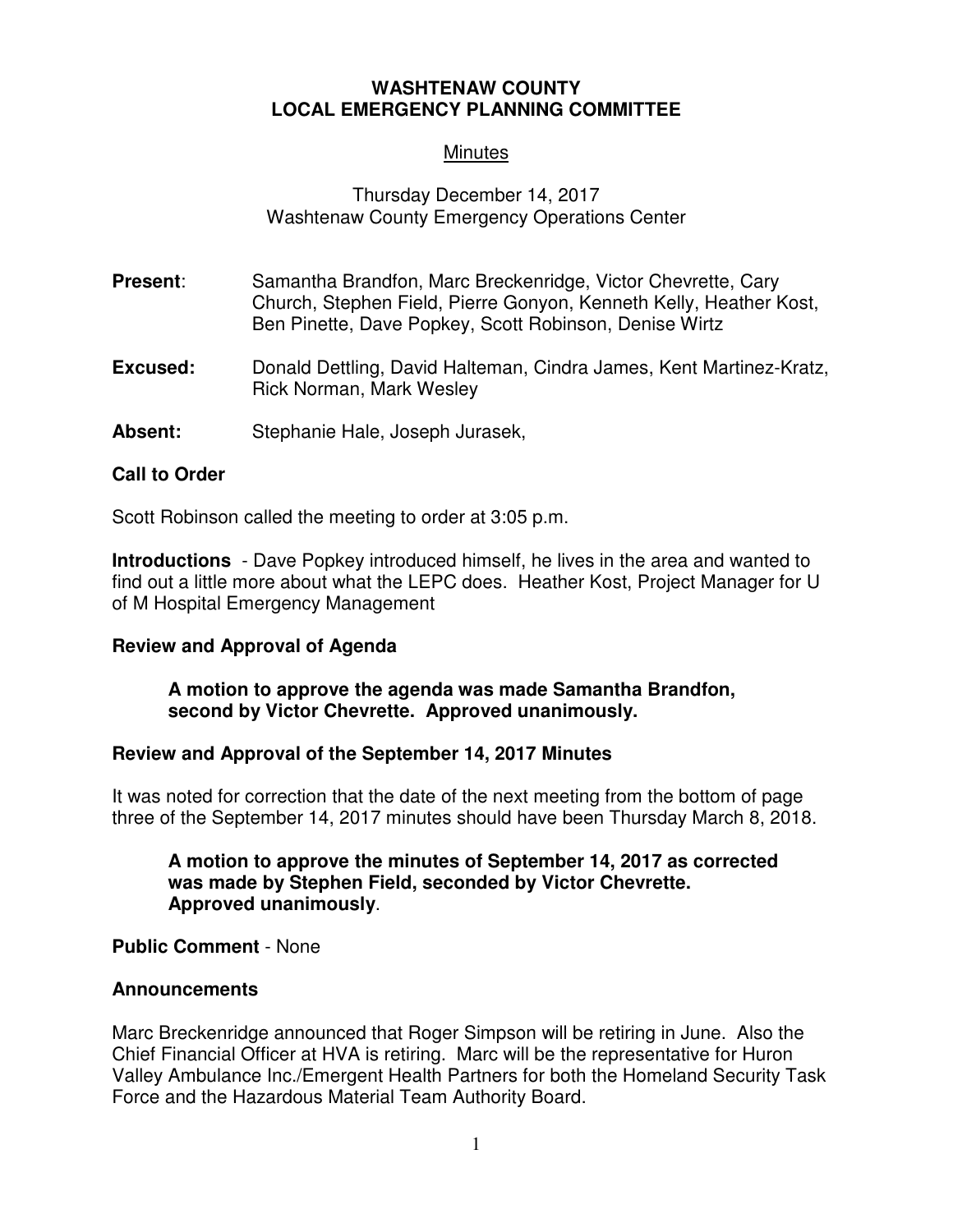LEPC Minutes December 14, 2017 Page Two

# **Old Business**

# **A. Information Coordinator's Report**

Ken Kelly distributed and reviewed his report as follows.

- As of December 13, 47 EHS sites have been identified and their plans are updated
- No new plans have been created since our last meeting.
- I participated in a webinar in late September dealing with new changes to Tier II reporting. Facilities will now have to document the physical and health hazards from chemicals they store directly in the Tier II report. With that in mind, MDEQ has been sending notifications to facilities requesting that they update their 2017 Tier II reports now with that information to avoid anticipated delays for 2018 reporting. DEQ is expecting a large number of users logging on to the Tier II Manager simultaneously and that will bog down the system. I have fielded a few calls for facility operators inquiring about the changes to the reporting.
- One of our local hospitals requested a list of chemicals that are stored throughout the county. They wanted the list to assist with their awareness and training. I was able to go through the database and gave them a list of Extremely Hazardous Substances reported at or above the Threshold Planning Quantity. For the sake of this group here is that list:

Sulfuric Acid Anhydrous Ammonia Chlorine Hydorgen Peroxide Nitric Acid Paraquat Dichloride

Sulfur Dioxide Formaldehyde Hydorgen Fluoride Hydroquinone Chromic Chloride Sodium Cyanide

Cyclohexylamine Ethylene Oxide Acrylamide and Sulfur Dioxide